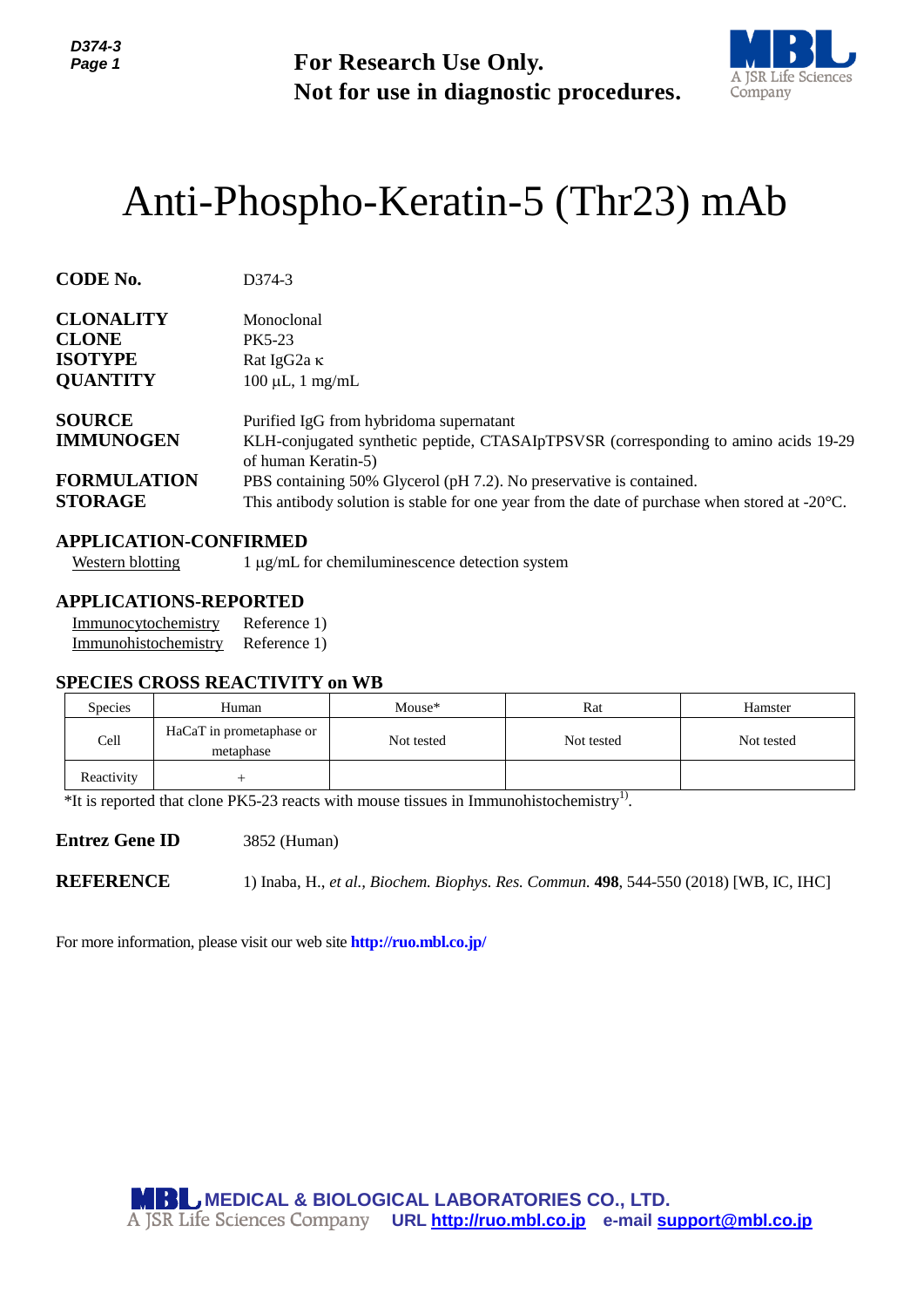*D374-3 Page 2*

# **RELATED PRODUCTS**

*3* M081-3 Rat IgG2a (isotype control) (2H3)D375-3 Anti-Phospho-Desmin (Ser31) mAb (TD31)